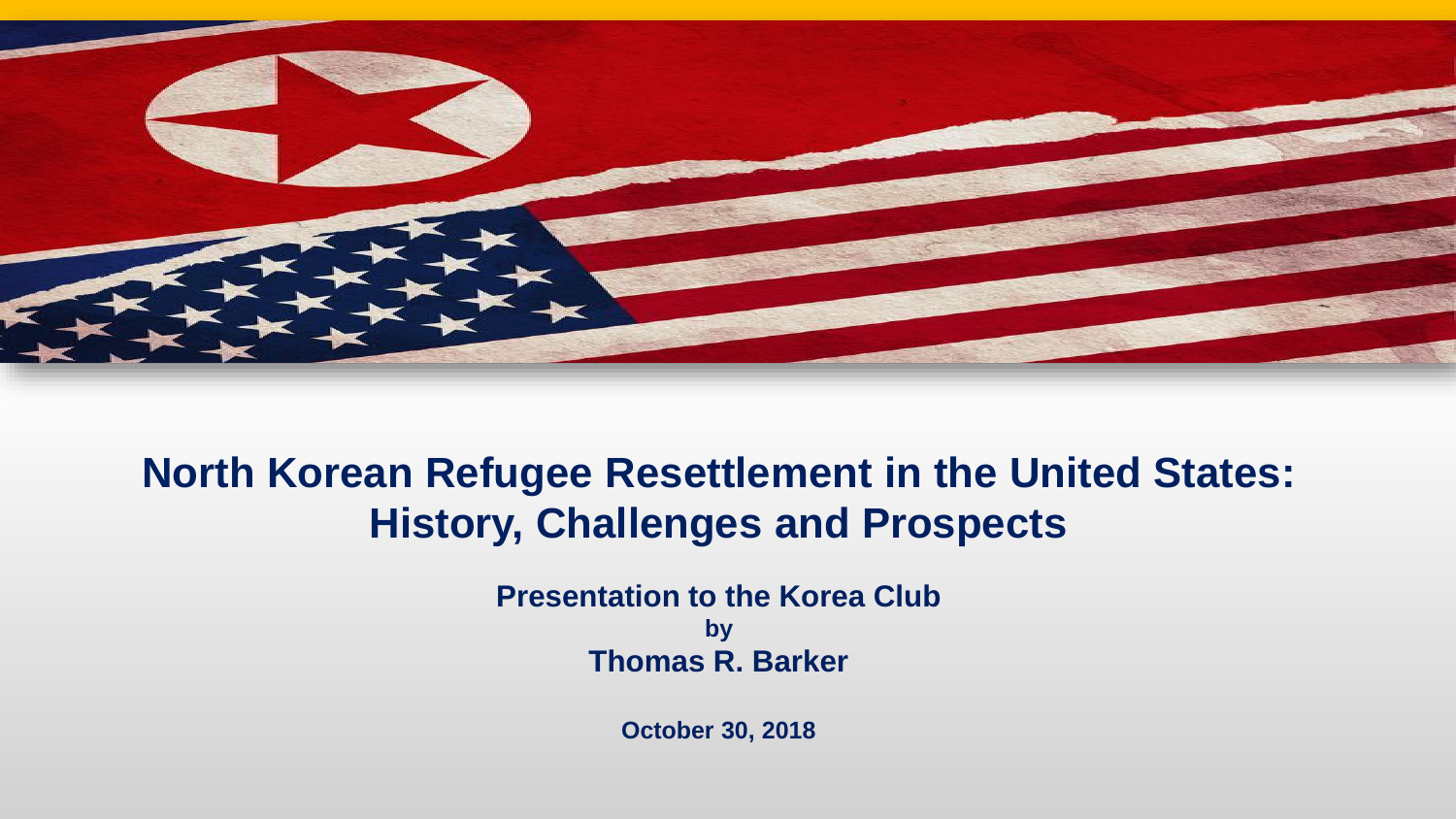

### Agenda

- **The Beginning: The North Korean Human Rights Act of 2004**
- **North Korean refugee resettlement in the U.S. since the enactment of the Human Rights Act**
- **The typical process: refugee arrival to U.S. citizenship**
- **Other pathways to lawful status in the U.S. for North Korean refugees**
- **Challenges and hopes for the future**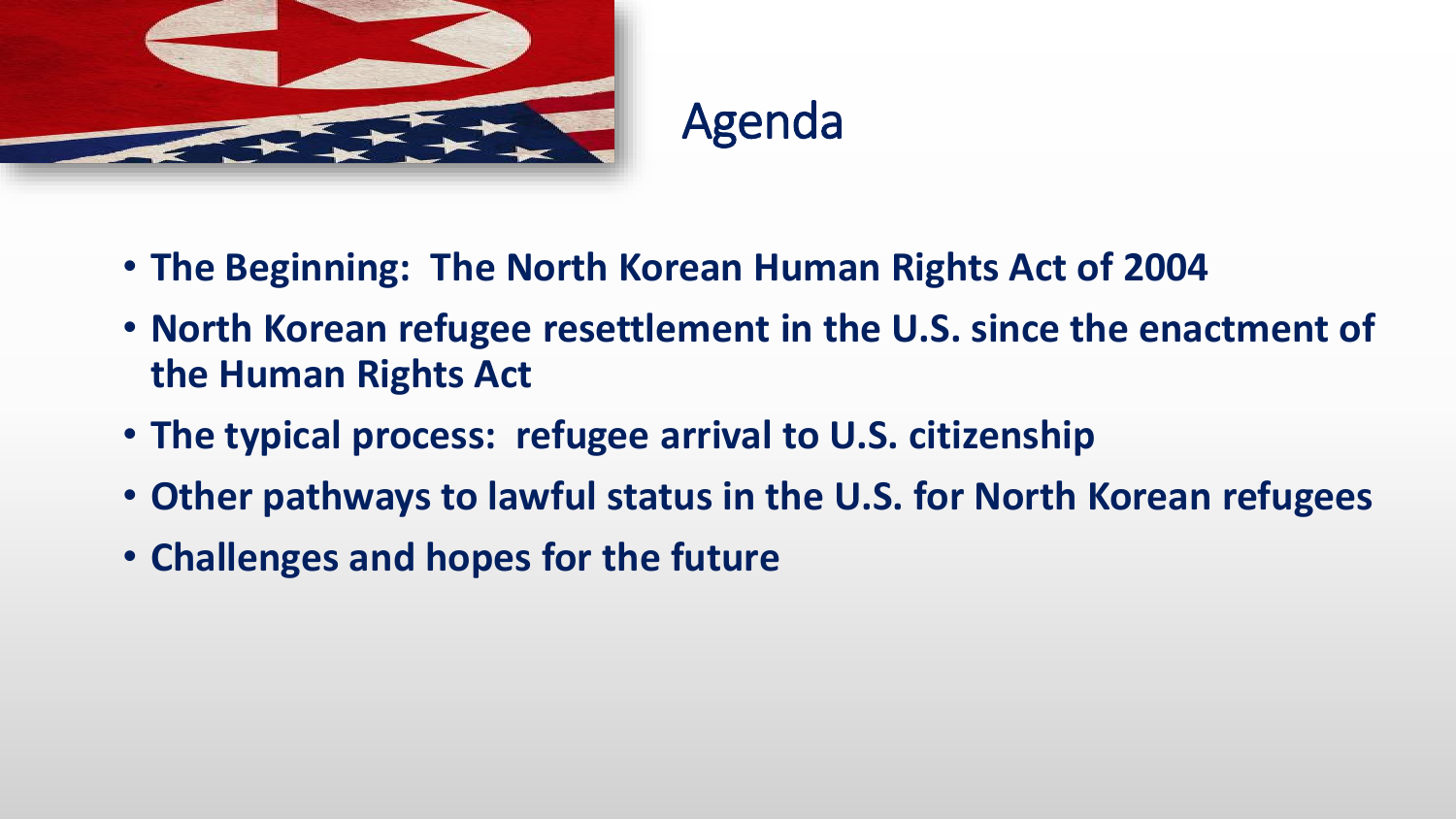

#### North Korean Human Rights Act of 2004

- **U.S. refugee policy has been historically generous, reaching a high of over 200,000 refugee admissions in 1980**
- **Lows of 20,000-25,000 in 1976 - 78, 2002 - 03 and in 2018.**



admissions-and-arrivals/ Fiscal Year-To-Date 2018 covers October 1, 2017 - May 31, 2018.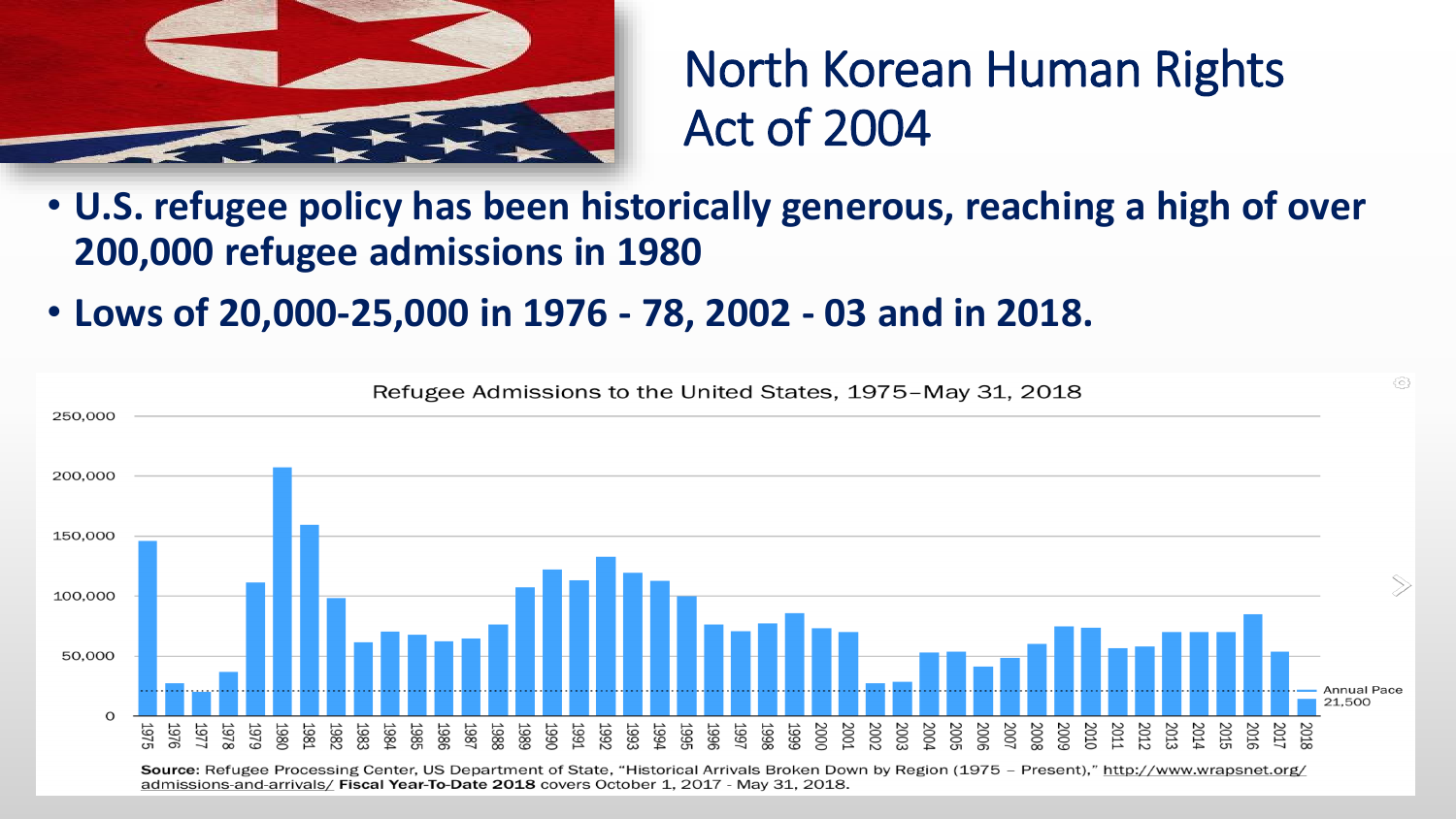

#### North Korean Human Rights Act of 2004

- **Despite generous refugee policy and relatively large number of refugee admissions over the past four decades, the U.S. historically admitted very few North Korean nationals.**
- **This is true for multiple reasons, but the most significant is the concept of "firm resettlement" in U.S. immigration law.**
- **The North Korean Human Rights Act changed this, and the change gradually opened the doors to new North Korean refugees.**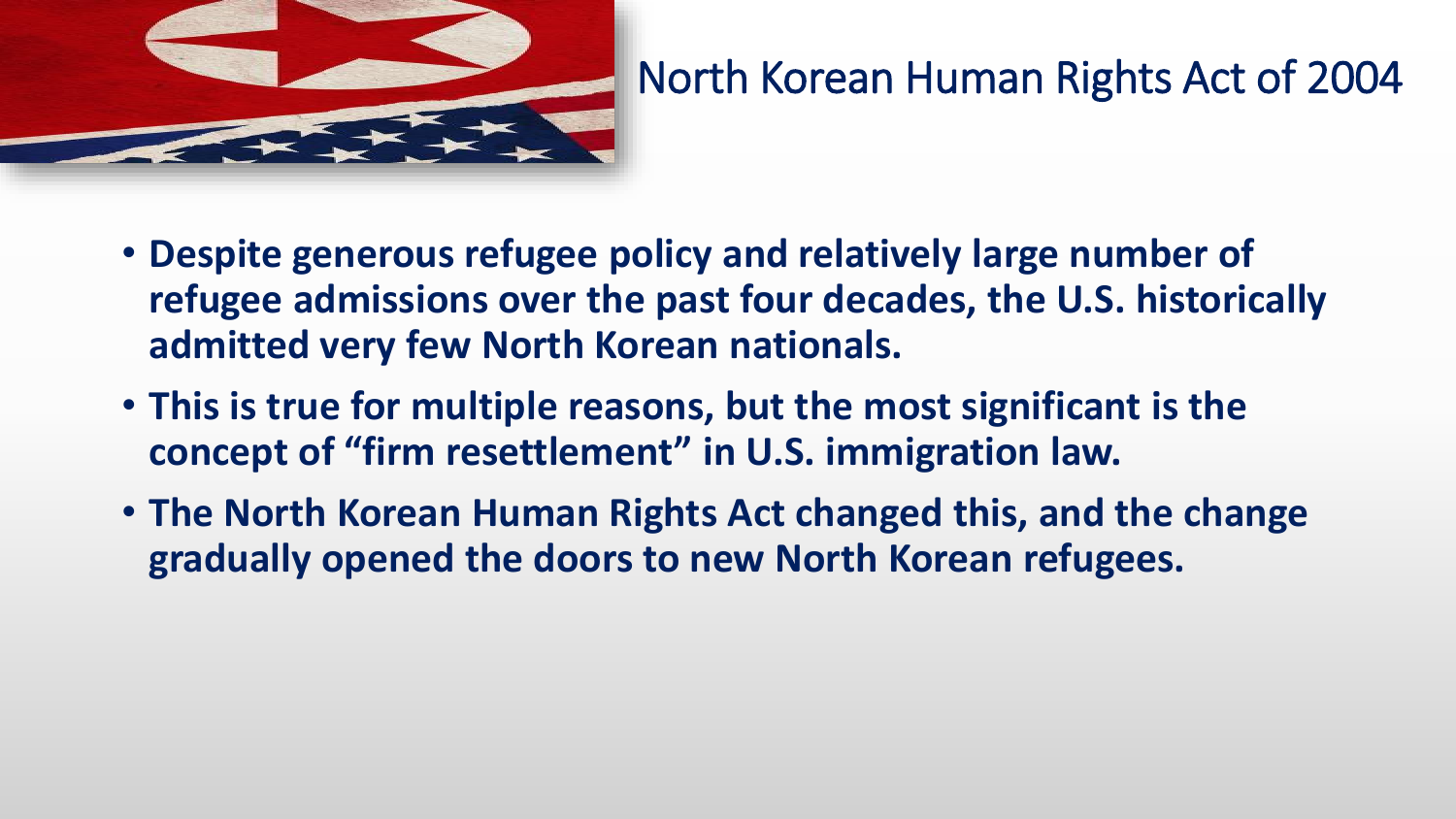

North Korean Human Rights Act of 2004

- **In general, under U.S. immigration law, an individual cannot qualify for refugee status if they have been "firmly resettled" in another country prior to arrival in the US.**
	- Because North Koreans are, under the South Korean Constitution, considered South Korean citizens, U.S. immigration law created a presumption that North Korean refugees had been firmly resettled, and therefore had no basis to claim refugee status in the U.S.
- **This changed in the NKHRA. Section 302(b) of that Act expressly states that for purposes of determining refugee or asylum status, a national of North Korea "shall not be considered a national of the Republic of Korea."**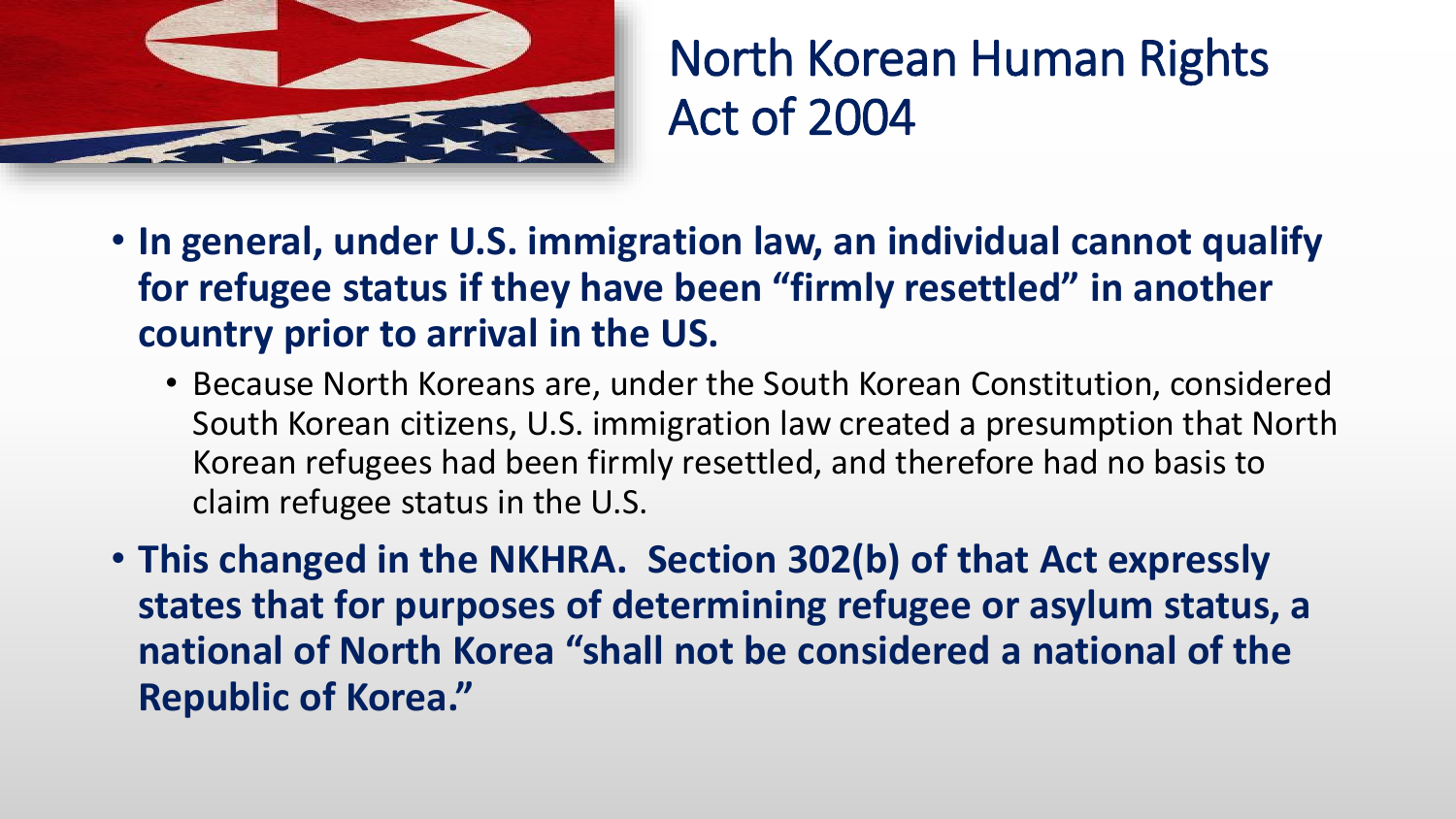

### North Korean Refugee Resettlement in the U.S. Since Enactment of the NKHRA

- **President George W. Bush signed the North Korean Human Rights Act on October 18, 2004. Within a couple of years, admission of North Korean refugees began to slowly tick up**
- **As of October 24, there have been 222 North Korean refugees admitted to the U.S. since 2004.**



 $\blacksquare$ # of Refugees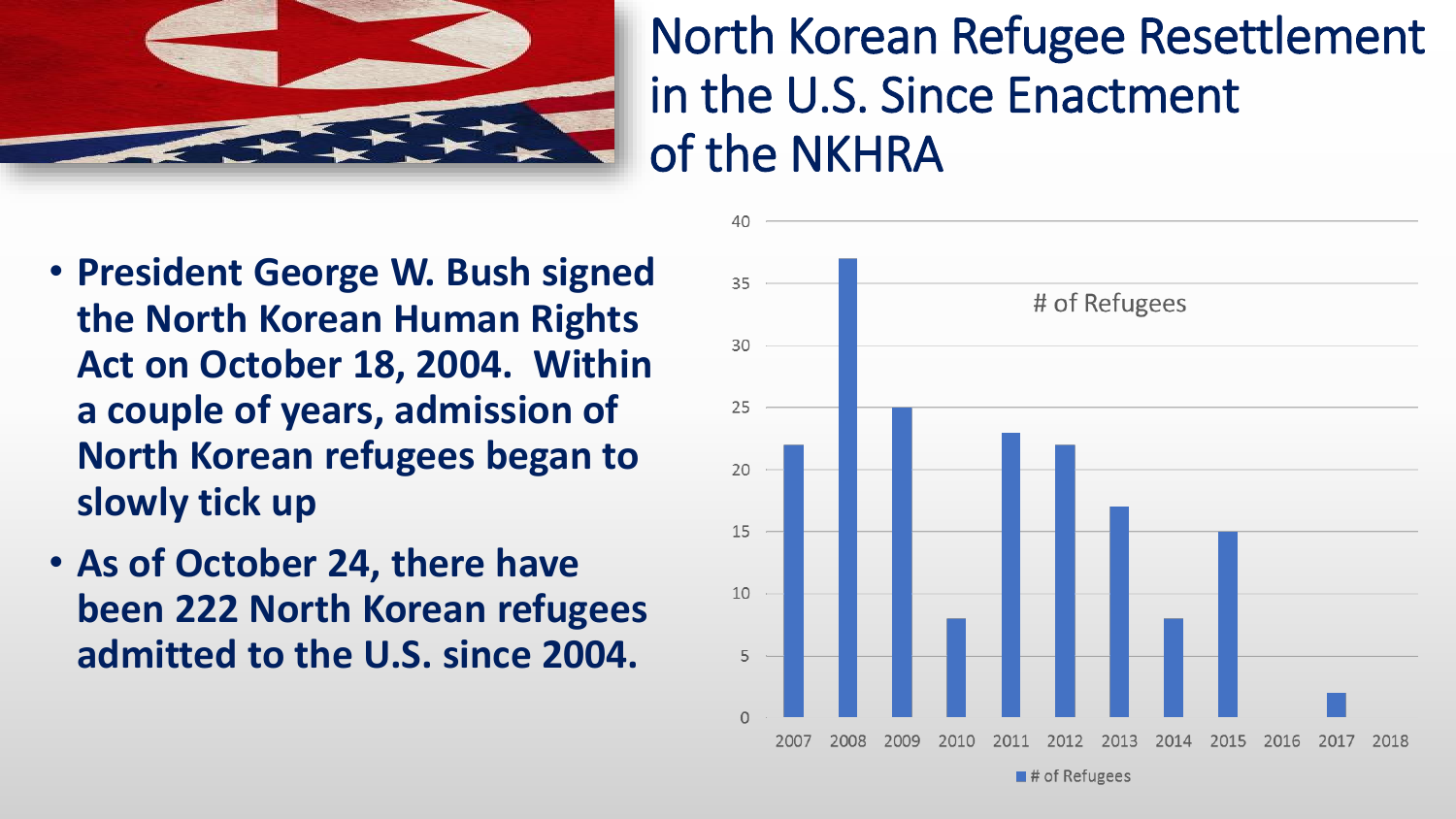

### Pathway From Arrival to U.S. Citizenship

- **Once a North Korean national is granted refugee status by the UNHCR they can select admission to the U.S., and after a vetting process, can come here.**
- **A refugee must show that they are:**
	- Outside of their country of nationality and unwilling to return there
	- Due to a well-founded fear of persecution
	- Based on race, religion, nationality, political opinion, membership in a particular social group

• **Once arriving in the U.S., a refugee is resettled in a community, but is free to travel within the U.S.**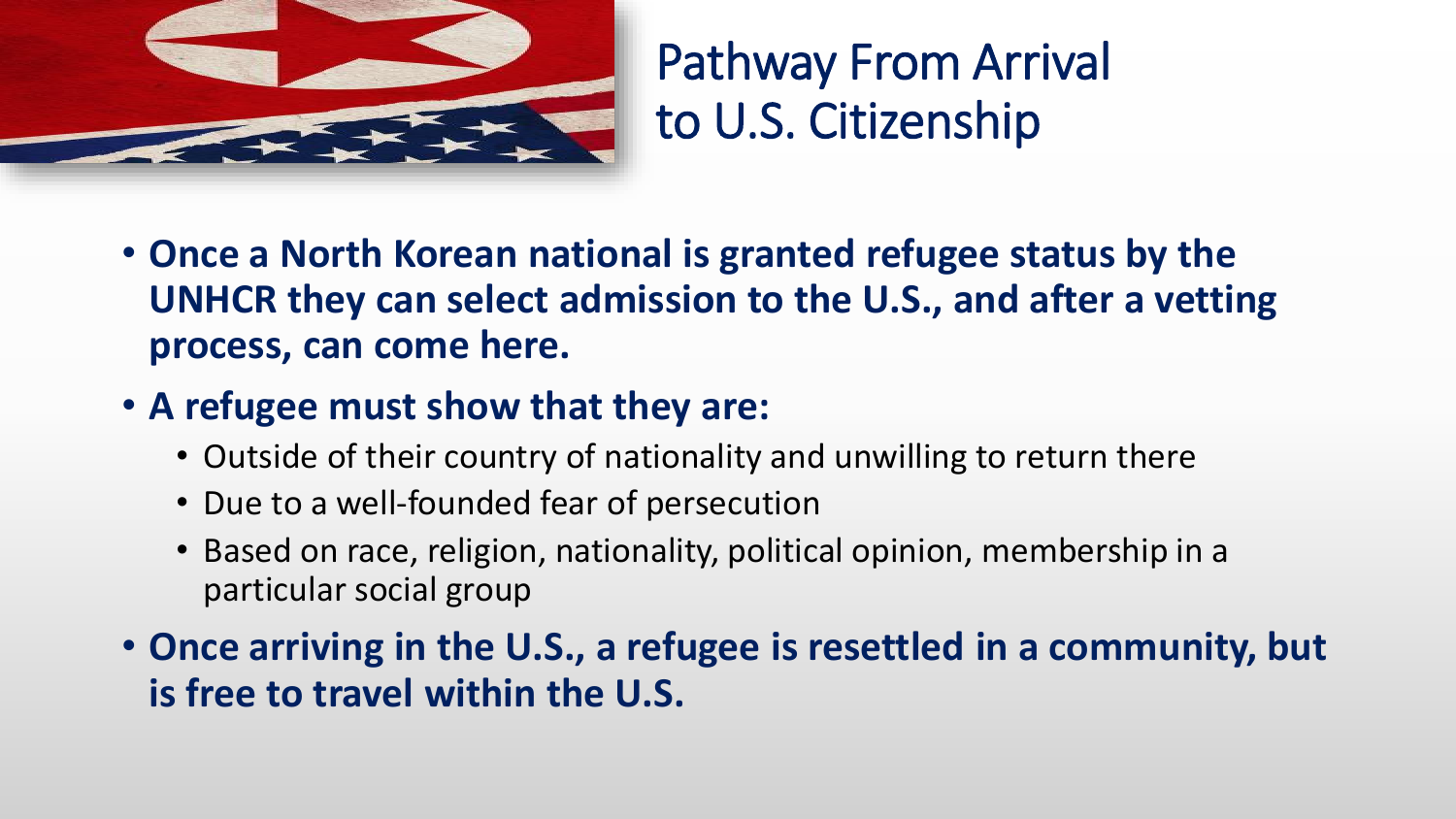

# Pathway From Arrival to U.S. Citizenship

- **Refugees qualify for work authorization immediately**
- **After one year, refugees can apply to adjust status and become a permanent resident (Green Card holder).**
	- Time from application to adjust status to approval is nine months one year
	- At this point, the refugee can apply for travel authorization to depart from the U.S. (no U.S. passport until naturalization)

#### • **After five years, refugees can apply to naturalize as a U.S. citizen**

- Time from application to naturalize to oath ceremony is  $6 9$  months
- Involves in-person interview, test of English language proficiency and understanding of U.S. history/civics
- Upon naturalization, eligible to apply for U.S. passport, register to vote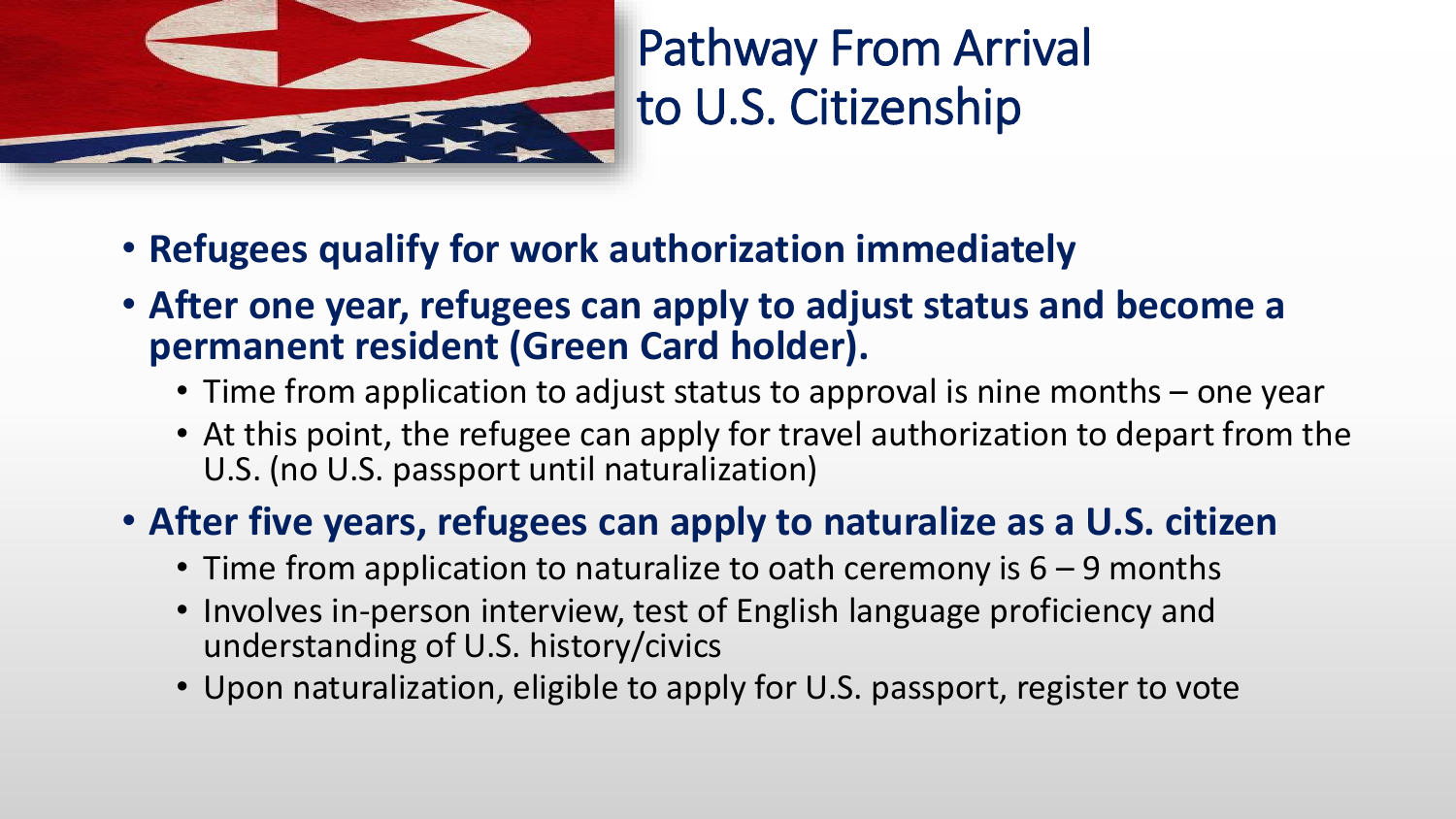

#### My Own Experiences

- **Assisted 35 North Korean refugees with immigration matters;**
- **Helped 16 North Korean refugees to become U.S. citizens;**
- **Helped 6 North Korean refugees to obtain green cards;**
- **Currently advising 8 North Korean refugees who have applied for citizenship or green cards; and**
- **Currently representing 5 North Korean defectors who have claimed asylum and whose cases are pending in Immigration Court or administrative proceedings.**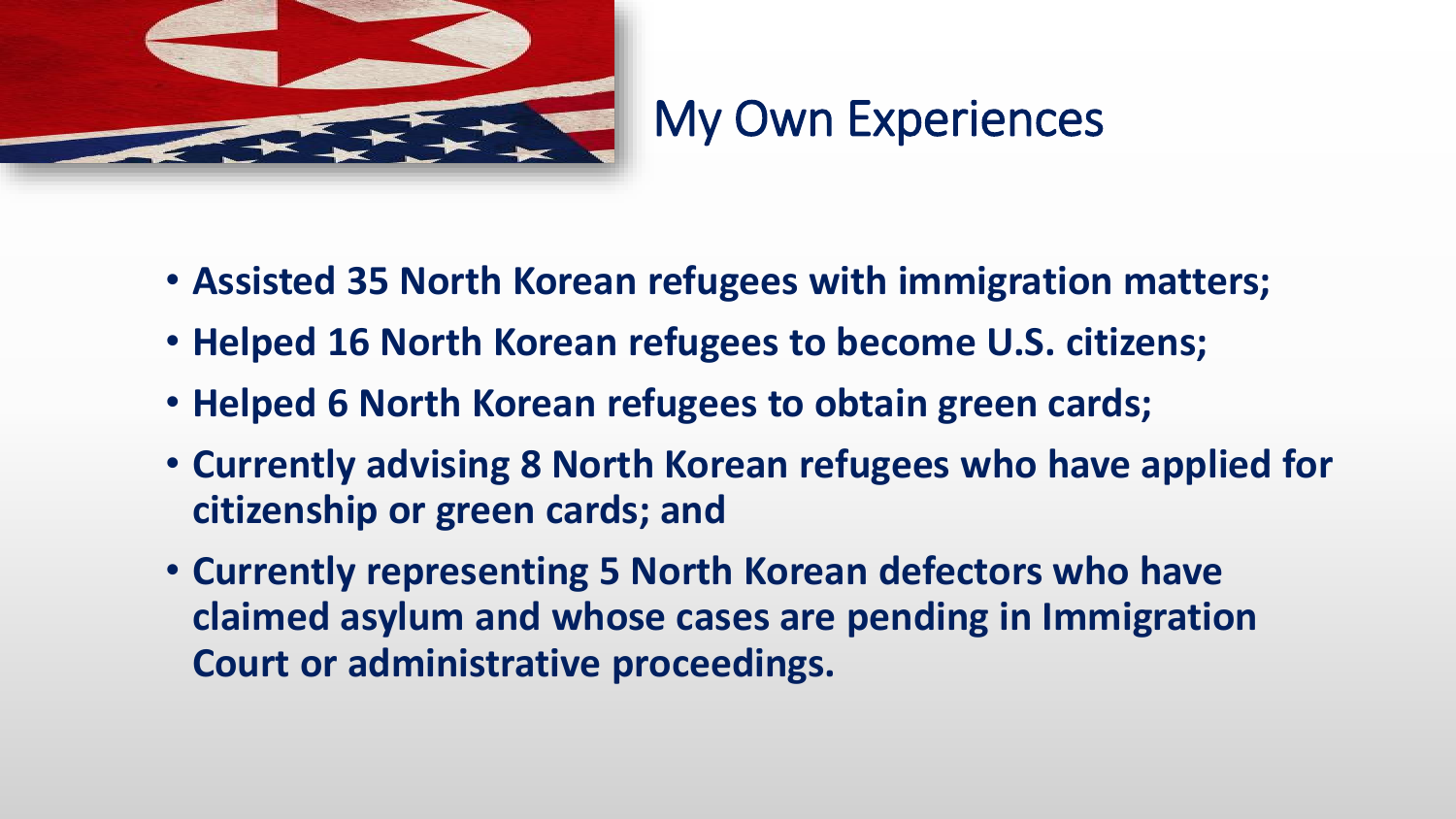

# Pathway From Arrival to U.S. Citizenship

#### • **Some anecdotes …**

- Verb tenses and the reluctant Communist….
- Did you really want to leave North Korea ….
- The 27<sup>th</sup> Amendment to the U.S. Constitution ....
- The North Korean Goo Goo Dolls fan ….
- The Korean judge and the North Korean refugee ….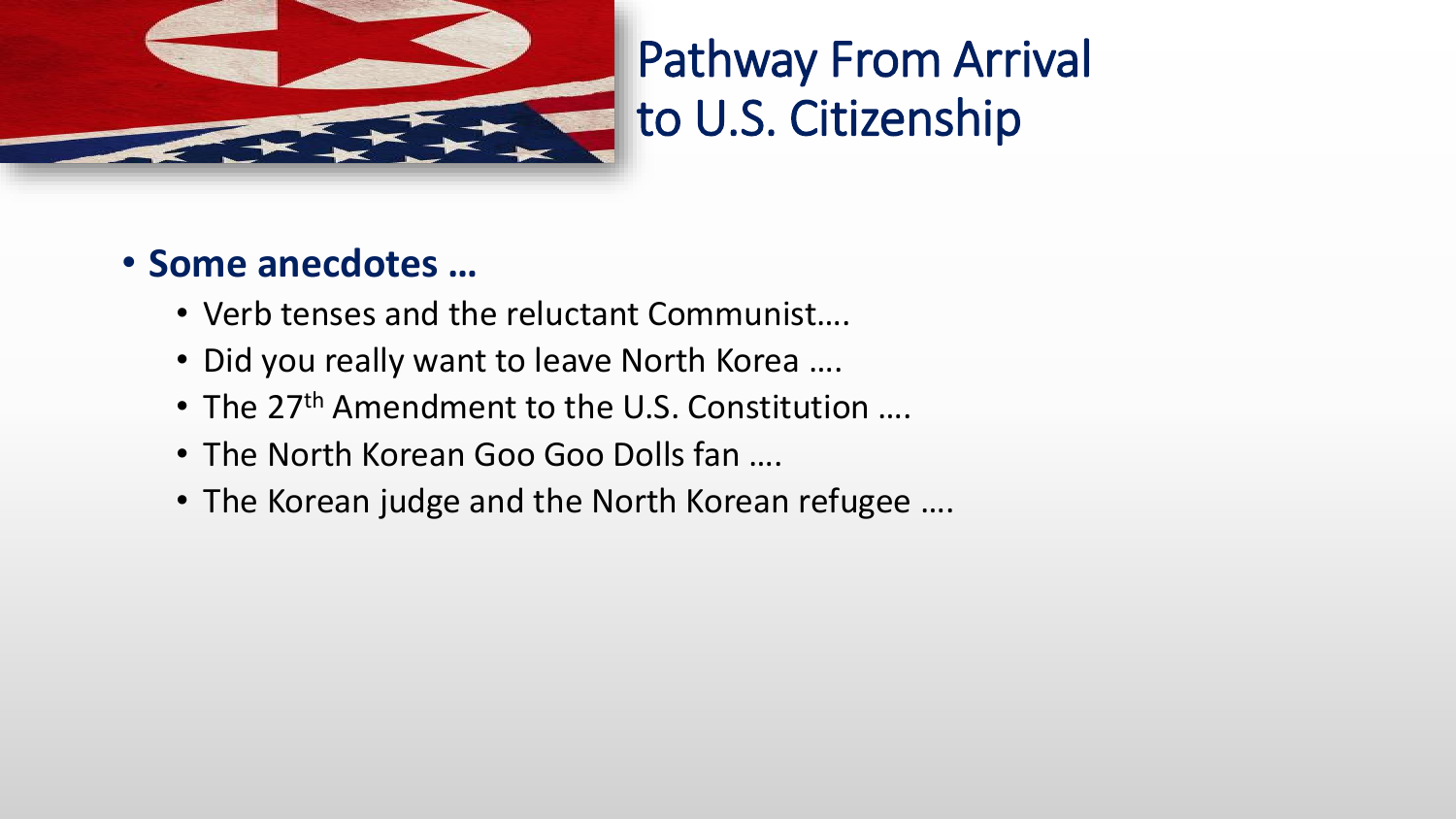

# Other Pathways to Lawful Status for North Korean Refugees

- **Asylum claim based on ability to leave North Korea**
	- Likely only available to high-ranking officials in Kim regime
- **Asylum claim based on current situation in South Korea**
- **Marriage to a U.S. citizen**
- **Sponsorship through employment**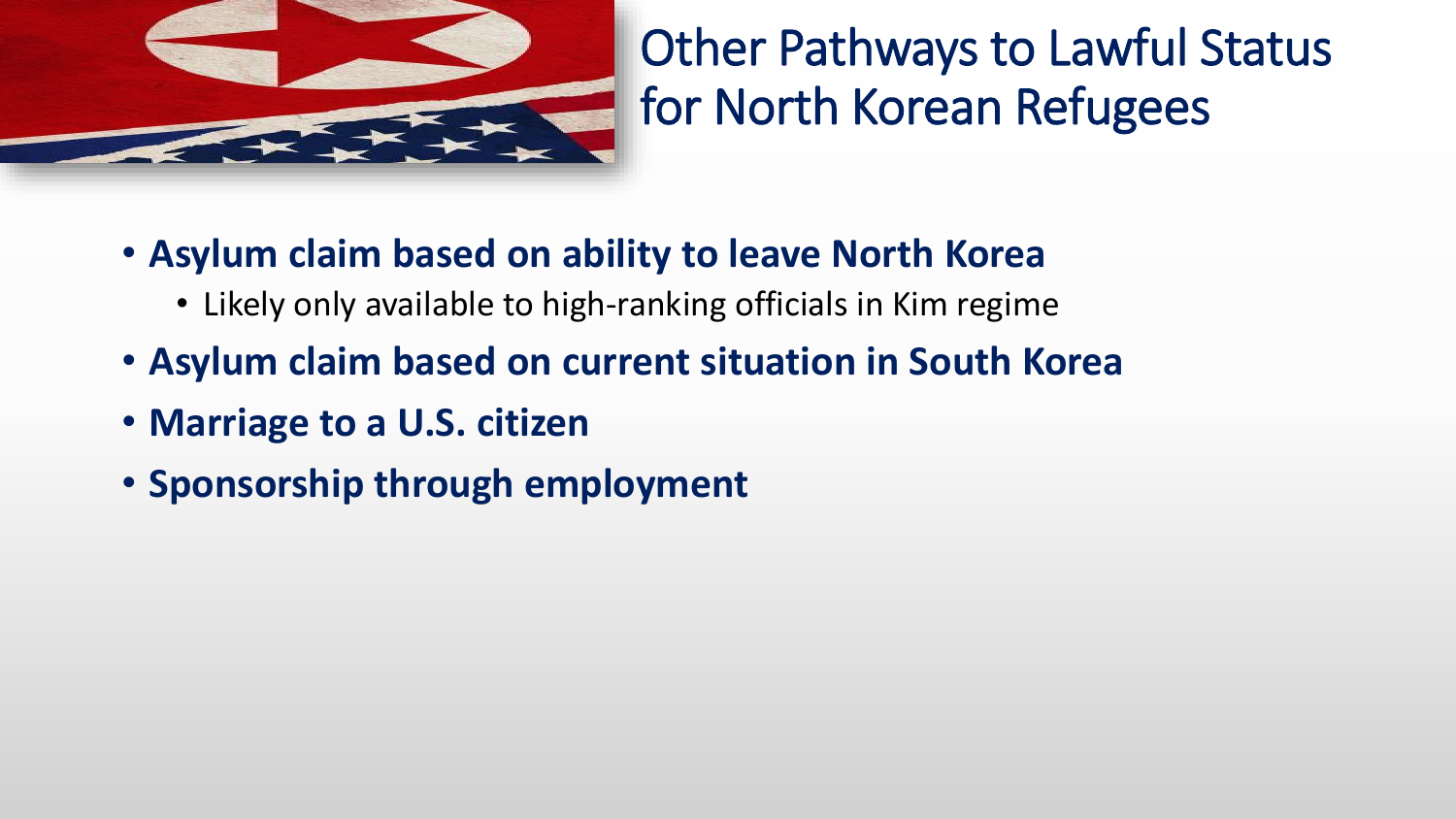

## Challenges and Hopes for the Future

#### • **North Korean refugees face enormous challenges coming to the U.S.**

- Language
- Economic challenges
- Access to health care
- Inability to come to the U.S. (travel ban)
- Culture
- Understanding the "American way"

#### • **That said …**

- Organizations exist to help ease the transition (ENoK)
- Bush Center scholarships
- Instinctive desire of North Korean refugees to want to succeed, achieve